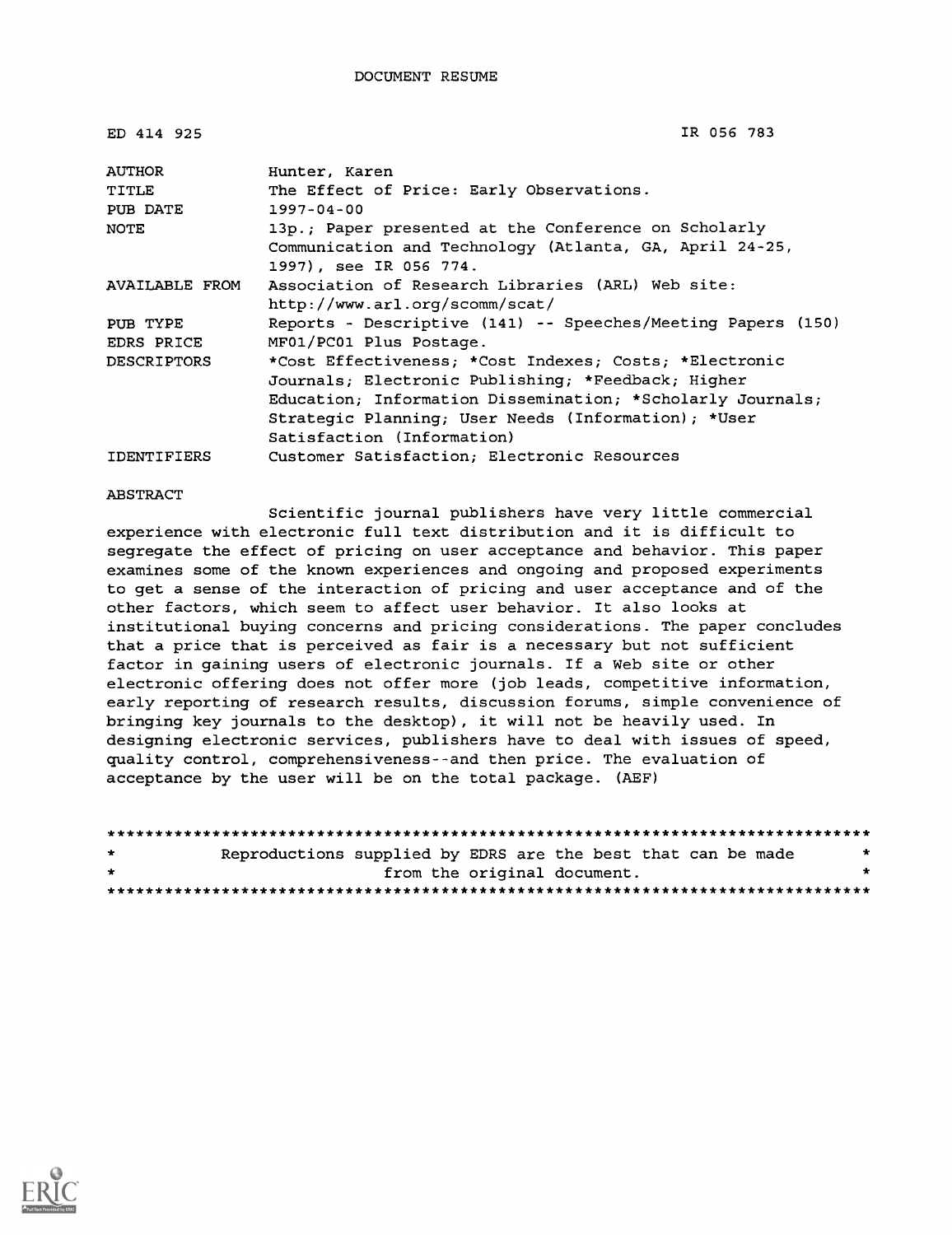

# $\frac{2}{3}$  Scholarly Communication and Technology<br>  $\frac{4}{9}$

# Conference Organized by The Andrew W. Mellon Foundation

at Emory University April 24-25, 1997

Copyright © of the papers on this site are held by the individual authors or The Andrew W. Mellon Foundation. Permission is granted to reproduce and distribute copies of these works for nonprofit educational or library purposes, provided that the author, source, and copyright notice are included on each copy. For commercial use, please contact Richard Ekman at the The Andrew W. Mellon Foundation.

# Session #3 Economics of Electronic Publishing: Journals Pricing and User Acceptance

#### The Effect of Price: Early Observations

Karen Hunter Senior Vice President Elsevier Science

U.S. DEPARTMENT OF EDUCATION Office of Educational Research and Improvement EDUCATIONAL RESOURCES INFORMATION CENTER (ERIC) This document has been reproduced as received from the person or organization originating it.

Minor changes have been made to improve reproduction quality.

 $ROSC783$ 

Points of view or opinions stated in this document do not necessarily represent official OERI position or policy.

#### FINAL VERSION

"PERMISSION TO REPRODUCE THIS MATERIAL HAS BEEN GRANTED BY

Richard Ekman

THE EFFECT OF PRICE: EARLY OBSERVATIONS

**电电 电电子电池 电电子 计函数 化二硫酸盐 医二硫酸盐 医二硫酸盐 医二硫酸盐 医二硫酸盐 医二硫酸盐 医二硫酸盐** 

Karen Hunter k.hunter@elsevier.com

TO THE EDUCATIONAL RESOURCES

INFORMATION CENTER (ERIC)."

#### INTRODUCTION

Scientific journal publishers have very little commercial experience with electronic full text distribution and it is hard, if not impossible, to segregate the effect of pricing on user acceptance

BEST COPY AVAILABLE 2 12/1/97 12:55 PM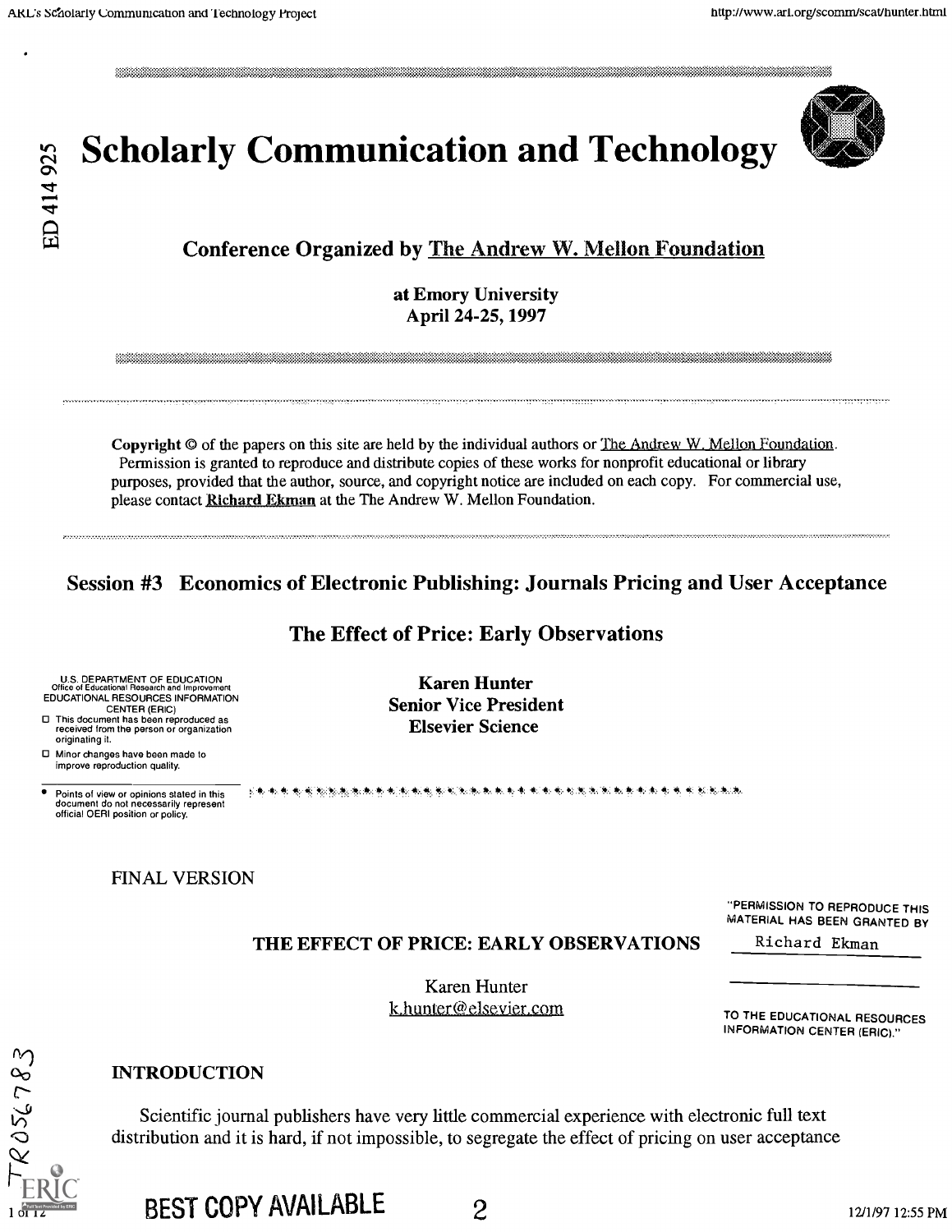and behavior. Most experiments or trial offers have been without charge to the user. Most paid services have targeted institutional rather than individual buyers. Nevertheless, we can look at some of the known experiences and at ongoing and proposed experiments to get some sense of the interaction of pricing and acceptance and of the other factors, which seem to affect user behavior. We can also look at institutional buying concerns and pricing considerations.

# IN THE BASIC PAPER WORLD...

Many journals have offered reduced prices to individuals. In the case of journals owned by societies or other organizations, there are generally further reductions in the prices for members. It is important to the society that members not only receive the lowest price but can clearly see that price as a benefit of membership. The price for members may be at marginal cost, particularly if (1) the size of the membership is large, (2) subscriptions are included as a part of the membership dues, and (3) there is advertising income to be gained from the presence of a large individual subscription base. One sees this commonly in clinical medical journals, where the presence of 15,000 or 30,000 or more individual subscribers leads to >\$1 million in advertising income -- income which would be near zero without the individual subscription base. One can "afford" to sell the subscriptions at cost because of the advertising.

For many other journals, including most published by my company, there either are no individual rates or the number of individual subscribers is trivial. This is largely because the size of the journals, and therefore their prices, are sufficiently high (average \$1,600) that it is difficult to set a price for individuals which would be attractive. Giving even a 50% reduction in price does not bring the journal into the price range that attracts individual purchasers.

One alternative is to offer a reduced rate for personal subscriptions to individuals affiliated with an institution which has a library subscription. This permits the individual rate to be lower, but it is still not a large source of subscriptions in paper. The price is still seen as high (e.g., the journal Gene has an institutional price of \$6,144 in 1997 and an associated personal rate of \$533; the ratio is similar for *Earth and Planetary Sciences*, \$2,333 for an institutional subscription, \$150 for individuals affiliated with that institution.) This still draws only a very limited number of subscribers.

We have not recently (this decade) rigorously tested alternative pricing strategies for this type of paper arrangement nor talked with scientists to learn specifically why they have or have not responded to an offer. This reflects a view that there is only limited growth potential in paper distribution and that the take-up by individuals (if it is to happen) will be in an electronic world.

# ALTERING SERVICES

There is some experience with free distribution, which may be relevant. Over the last decade we have developed a fairly large number of electronic and paper services designed to "alert" our readers to newly-published or soon-to-be-published information. These services take many forms, including lists of papers accepted for publication; current tables of contents; groupings of several journals in a discipline; single journal-specific alerts; inclusion of additional discipline-specific news items, etc. Some are mailed. Some are electronically broadcast. Others are electronically profiled and targeted to a specific individual's expressed interest. Finally, some

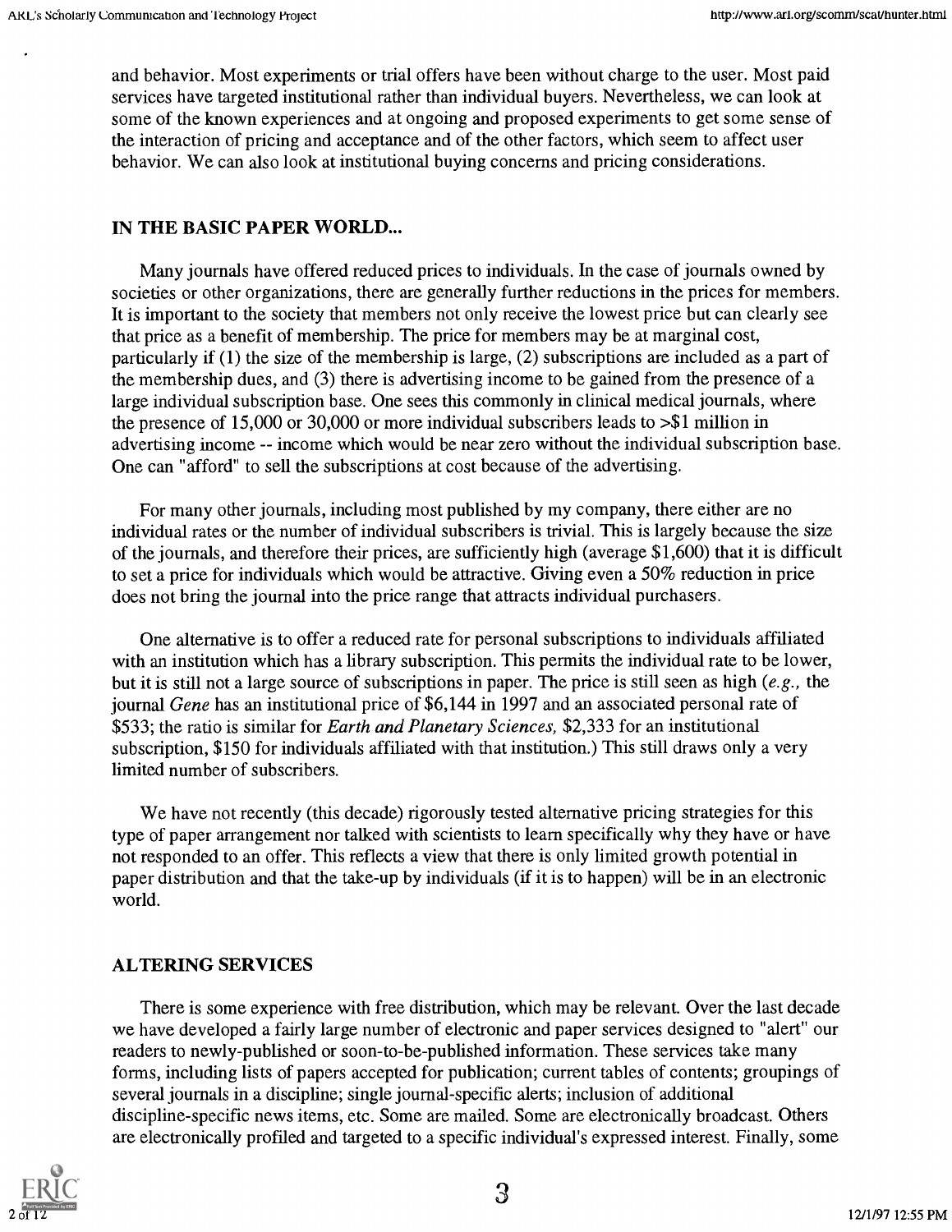are simply on our server and "pulled" on demand.

All are popular and all are sent only to users who have specifically said they want to receive these services. The electronic services are growing rapidly, but the desire for those which are paper-based continues. One even sees "claims" for missing issues, should a copy fail to arrive in the mail. What we take from this is that there is a demand for information about our publications -- the earlier the better -- and that so long as it is free *and* perceived as valuable, it will be welcomed. Note, however, that in the one case where, together with another publisher, we tried to increase the perceived value of an alerting service by adding more titles to the discipline cluster and adding some other services, there was noticeable resistance to paying a subscription for the service.

#### ELECTRONIC PRICING

In developing and pricing new electronic products and services, journal publishers may consider many factors, including (in random order):

- $\bullet$  the cost of creating and maintaining the service;
- the possible effect of this product or service on other things you sell ("cannibalization" or substitution);
- $\bullet$  the ability to actually implement the pricing (site or user community definitions, estimates of the anticipated usage or number of users, security systems)
- provision for price changes in future years
- what competitors are doing;
- $\bullet$  the functionality actually being offered;
- $\bullet$  the perceived value of the content and of the functionality;
- $\bullet$  the planned product development path (in markets, functionality, content);
- $\bullet$  the ability of the market to pay for the product or service;
- $\bullet$  the values that the market will find attractive (e.g., price predictability or stability);
- $\bullet$  the anticipated market penetration and growth in sales over time;
- the market behavior that you want to encourage;
- and, not inconsequentially, the effect on your total business if you fail with this product or service.

To make informed judgments, one has to build up experience and expertise. Pricing has long been an important strategic variable in the marketing mix for more mature electronic

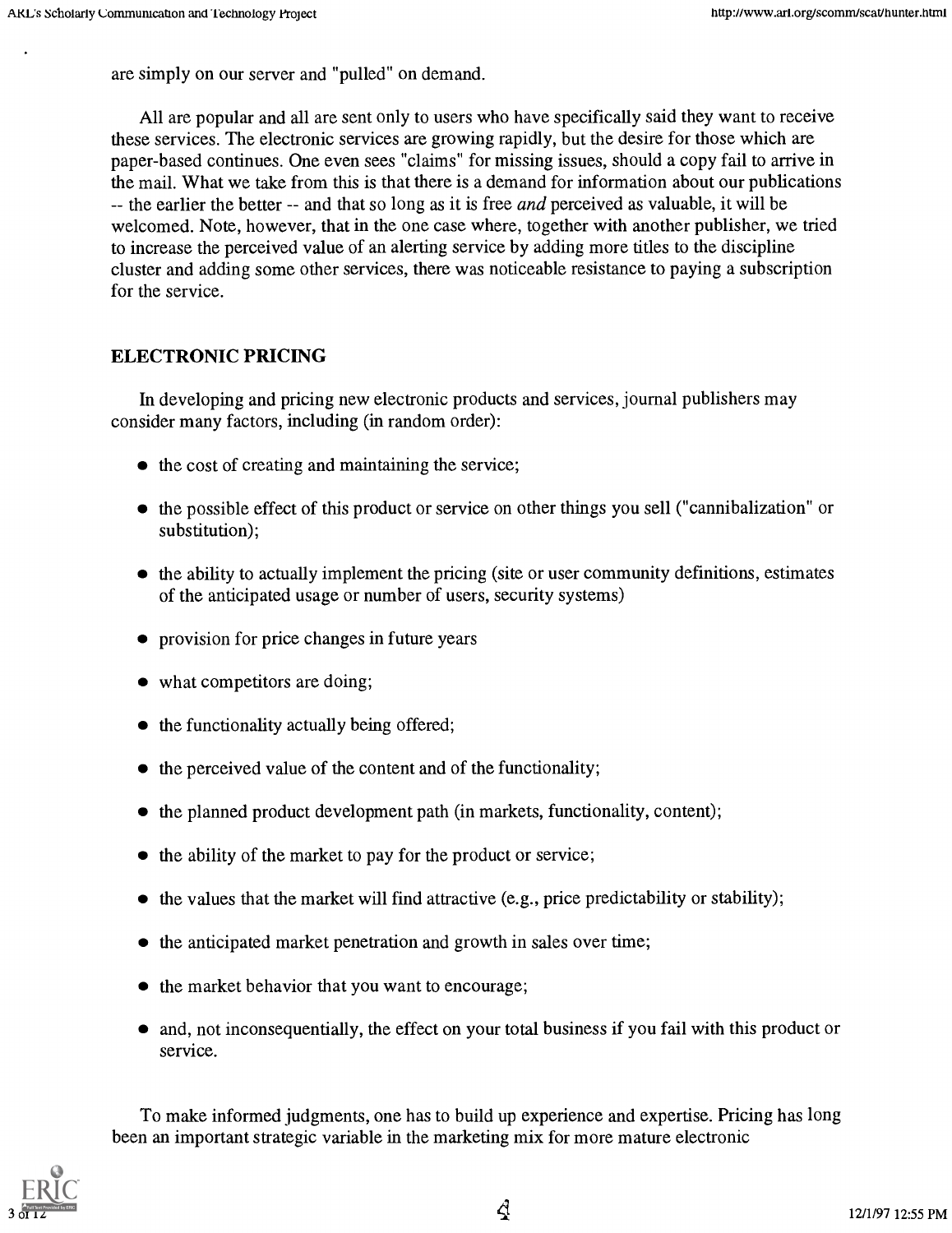information players. They have more knowledge of how a market will react to new pricing models. For example, more than five years ago, one would see at an Information Industry Association meeting staff from business, financial and legal online services with titles such as Vice President, Pricing. Nothing comparable existed within the journal publishing industry. A price was set, take it or leave it, and there was little room for nuance or negotiation.

This is now changing. Many large journal publishers are actively involved in either negotiating pricing agreements or, under fixed terms, negotiating other aspects of the licensed arrangement which relate to the effective price being paid (such as number of users, number of simultaneous accesses, etc.) At Elsevier in 1996, we engaged consultants to make a rigorous study to assist us in developing pricing models for electronic subscriptions and other electronic services. What we found was that we could not construct algorithms to predict buying behavior in relation to price. That has not stopped us from trying to pursue more sophistication in pricing -- and indeed, we have now hired our own first full-time Director of Pricing -- but until we build up more experience, it still makes pricing decisions often a combination of tradition, strategic principle, gut-feeling and trial and error. There is, however, a view on the desired long-term position and how we want to get there.

Too often, some buyers argue that pricing should be based solely on cost (and often without understanding what goes into the cost). Therefore, there is a sometimes expressed a simplistic view that electronic journals are paper journals without the paper and postage and should be priced at a discount. That clearly is naive, overlooking all of the new, additional costs which go into creating innovative electronic products (as well as maintaining two product lines simultaneously). Indeed, if one were to price right now on simply the basis of cost, the price for electronic products would likely be prohibitively high.

It is equally doubtful if one can accurately determine the value added from electronic functionality and set prices based *exclusively* on the value, with the notion that as more functionality is added, the value -- therefore, the price -- can be automatically increased. Some value-based pricing is to be expected and is justified, but in this new electronic market there are also limited budgets and highly competitive forces, which keep prices in check. At the same time, it is not likely that the "content" side of the information industry will totally follow the PC hardware side -- i.e., that the prices will stay essentially flat, with more and more new goodies bundled in the product. Hardware is much more of a competitive commodity business.

Pricing components are now much more visible and subject to negotiation. In discussions with large accounts, it is assumed that there will be such negotiation. This is not necessarily a positive development for either publishers or libraries. One hopes that collectively we won't wind up making the purchase of electronic journals the painful equivalent of buying a car. ("How about some rust proofing and an extended warranty?")

There is and will continue to be active market feedback and participation on pricing. The most obvious is a refusal to buy, either because the price is too high, the price-value trade-off is not there, or because of other terms and conditions associated with the deal. Other feedback will come via negotiation and public market debates. Over time, electronic journal pricing will begin to settle into well-understood patterns and principles. At the moment, however, there are almost as many definitions and models as there are publishers and intermediaries. One need only note the recent discussions on the e-list on library licensing moderated by Ann Okerson of Yale University to understand that we are all in the early stages of these processes. An early 1997 posting gave a rather lengthy list of pricing permutations.

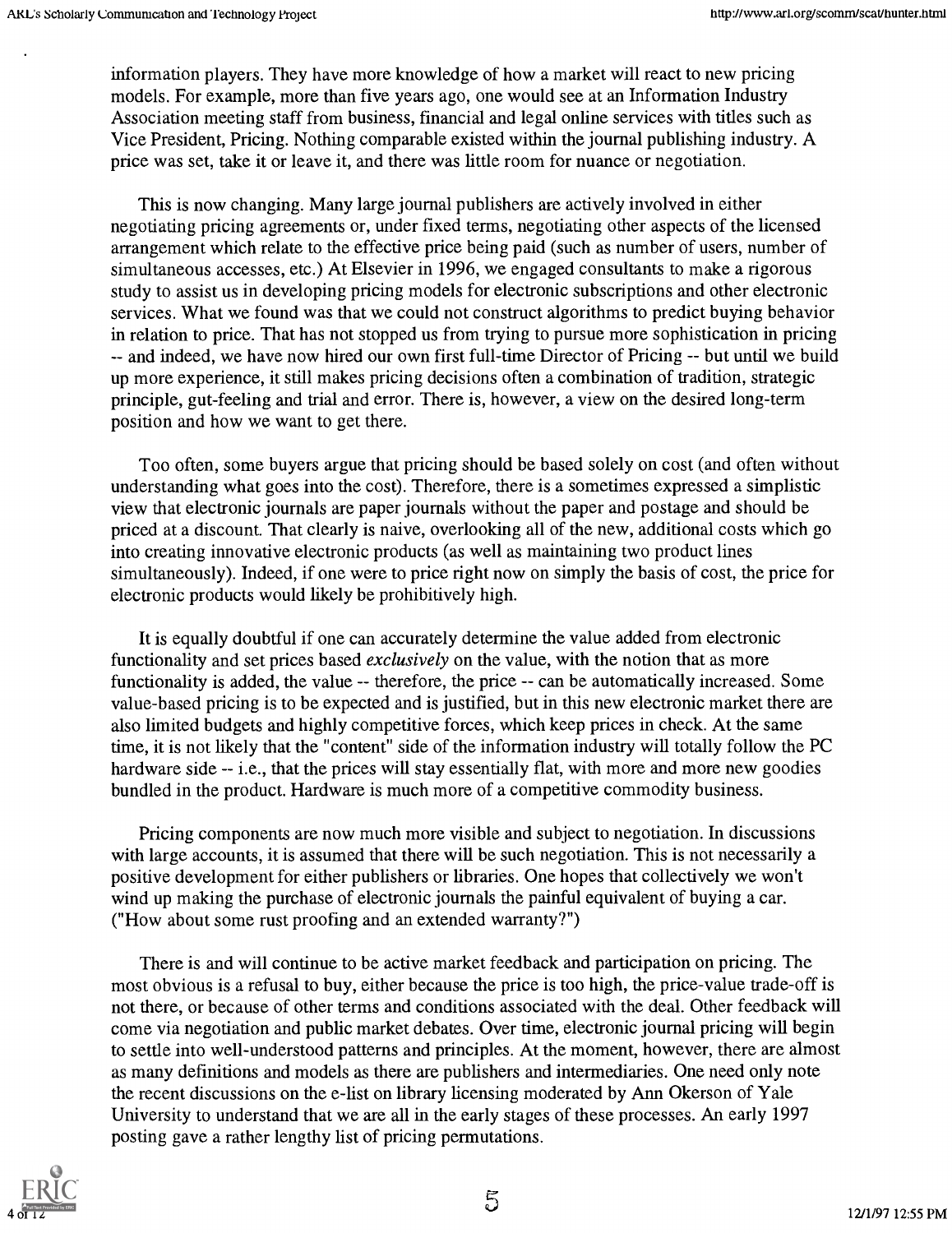#### END USER PURCHASING

If one talks of pricing and "user acceptance", an immediate question is: who is the user? Is it the end user or is it the person paying the bill, if they are not one and the same? One presumes the intention was to reflect the judgments made by end users when those end users are also the ones bearing the economic consequences of their decisions. In academic information purchasing (as with consumer purchasing), the end user has traditionally been shielded from the full cost (often any cost) of information. Just as newspapers and magazine costs are heavily subsidized by advertising, and radio and television revenues (excluding cable) are totally paid by advertisers, so do academic journal users benefit from the library as the purchasing agent.

In connection with the design of its new Web journal database and host service, ScienceDirect<sup>TM</sup>, Elsevier Science in 1996 held a number of focus groups with scientists in the U.S. and the UK. Among the questions asked was the amount of money currently spent personally (including from grant funds) annually on the acquisition of information resources. The number was consistently below \$500 and was generally between \$250 and \$400, often including society dues, which provided journal subscriptions as part of the dues. There was almost no willingness to spend more money, and there was a consistent expectation that the library would continue to be the provider of services, including new electronic services.

This is consistent with the results of several years of direct sales of documents through the (now) Knight-Ridder CARL UnCover service. When it introduced its service a few years ago, UnCover had expected to have about 50% of the orders coming directly from individuals, billed to their credit cards. In fact, as reported by Martha Whitaker of CARL during the 1997 annual meeting of the Association of American Publishers, Professional/Scholarly Publishing Division in February, the number has stayed at about 20% (of a modestly growing total business).

From their side, libraries are concerned that the user has little or no appreciation of the cost to the library of fulfilling their users' requests. In two private discussions in February of 1997, academic librarians told me of their frustration when interlibrary loan requests are made, the articles procured and the requesters notified, but then the articles are not picked up. There is a sense that this service is "free", even though it is well-documented (via a Mellon study) that the cost is now more than \$30 per ILL transaction.

In this context, discussions with some academic librarians about the introduction of electronic journal services have not always brought the expected reactions. It had been our starting premise that electronic journals should mimic paper journals in certain ways, most notably that once you have paid the subscription, then you have unlimited use within the authorized user community. However, one large library consortium negotiator has taken the position that he is not so sure that is desirable, as it would be better to start educating users that information has a cost attached to it.

Similarly, other librarians have expressed concern about online facilities which permit users to acquire individual articles on a transactional basis from non-subscribed titles (e.g., in a service such as  $ScienceDirect(TM)$ . While the facilities may be in place to bill the end user directly, the librarians believe the users will not be willing to pay the likely prices (\$15-25). Yet, if the library is billed for everything, either the cost will run up quickly or any prepaid quota of articles will be used equally rapidly. The notion that was suggested was to find some way to make a nominal

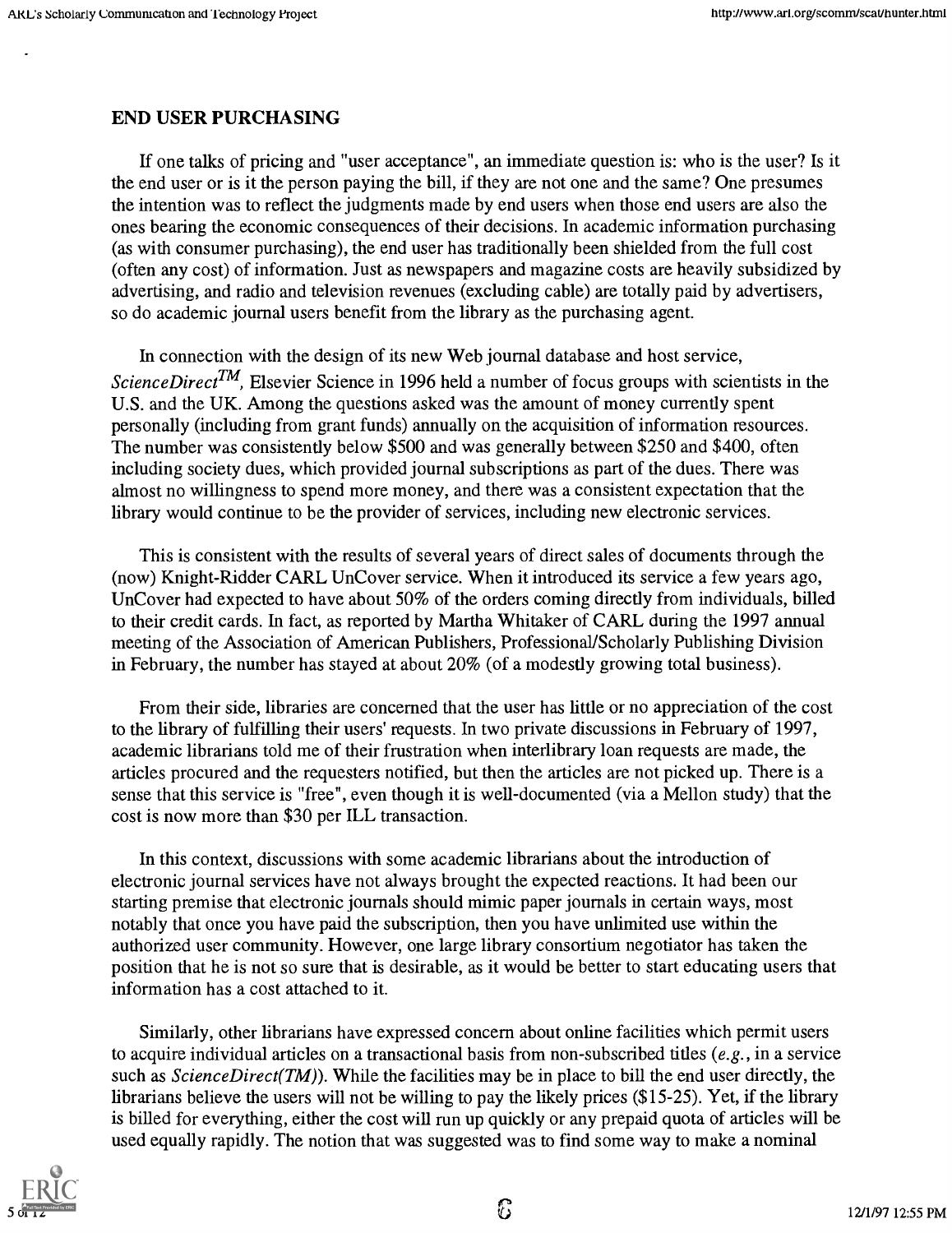personal charge of perhaps \$1 or \$2 or \$3 per transaction. It was the librarians' belief that such a charge would be enough to make the user stop and think before ordering something that would result in a much larger ultimate charge to the library.

The concern that demand could swamp the system if unregulated is one that would be interesting to test on a large scale. While there have been some experiments which I will describe further below, we have not yet had sufficient experience to generalize. Journal users are, presumably, different from America Online customers, who so infamously swamped the network in December 1996 when pricing was changed from time-based to unlimited use for \$19.95 per month. Students, faculty and other researchers read journals for professional business purposes and generally try to read as little as possible  $-i.e.,$  to be efficient in combing and reviewing the literature and not to read more and more without restraint. The job of a good electronic system is to increase that efficiency by providing tools to sift the relevant from the rest.

It is interesting to note that in a paper environment, the self-described "king of cancellations," Chuck Hamaker of Louisiana State University, reported during the 1997 mid-winter ALA meeting that he had canceled \$738,885 worth of subscriptions between 1986 and 1996 and substituted free, library-sanctioned, commercial document delivery services. The cost to the library has been a fraction of what the subscription cost would have been. He now has about 900 faculty and students who have profiles with the document deliverer (UnCover) and who order directly, on an unmediated basis, with the library getting the bill. He would like to see that number increase (as there are 5000 faculty and students who would qualify). It will be interesting to see if the same pattern will occur if the article is physically available on the screen and the charge is incurred as a result of downloading. Will the decision to print be greater (because it is immediate and easy) than to order from a document delivery service?

This highlights one of the issues surrounding transactional selling: how much information is enough to have before ordering in order to insure that the article being ordered will be useful? Within the *ScienceDirect(TM)* environment we hope to answer this by creating services specifically for individual purchase which offer the user an article snapshot or summary (SummaryPlus<sup>SM</sup>), which includes much more than the usual information about the article (e.g., it includes all tables and graphs and all references). From the summary the user can make a much more informed decision about whether to purchase the full article.

#### TULIP (THE UNIVERSITY LICENSING PROGRAM)

Elsevier Science has been working toward the electronic delivery of its journals for nearly two decades. Its early discussions with other publishers about what became ADONIS started in 1979. Throughout the 1990s there have been a number of large and small programs, some experimental, some commercial. Each has given us some knowledge of user behavior in response to price, although in some cases the "user" is the institution rather than the end user. The largest experimental program was TULIP.

TULIP was a five year experimental program (1991-1995) in which Elsevier partnered with nine leading U.S. universities (including all of the universities within the University of California system) to test desktop delivery of electronic journals. The core of the experiment was the delivery of initially 43, later an additional optional 40, journals in materials science. The files were bitmapped (TIFF) format, with searchable ASCII headers and unedited, OCR-generated



7 12/1/97 12:55 PM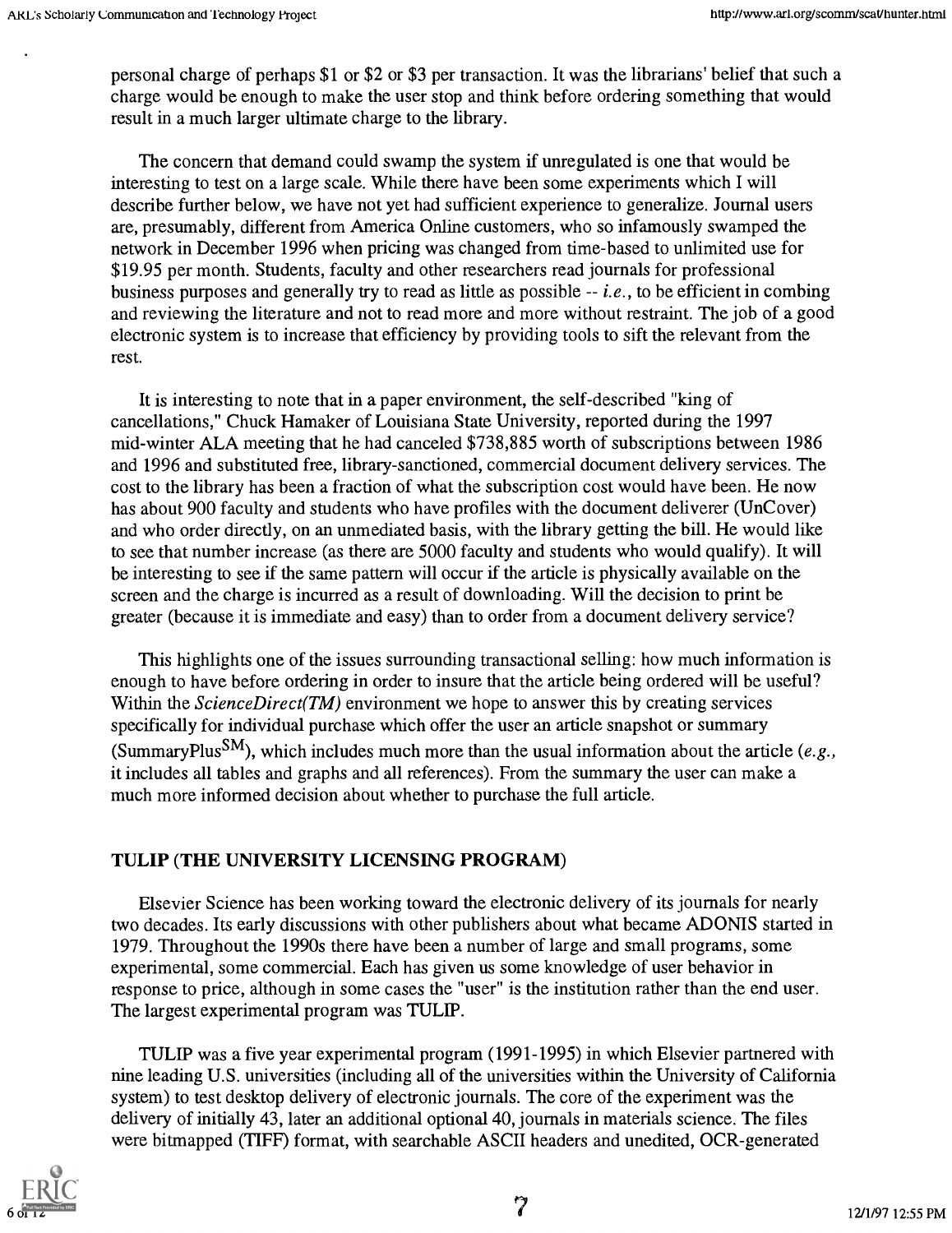ASCII full text. The universities received the files and mounted them locally, using a variety of hardware and software configurations. The notion was to integrate or otherwise present the journals consistently with the way other information was offered on campus networks. No two institutions used the same approach and the extensive learning gained has been summarized in a final report (available on request).

For the purposes of this paper, there are only a few relevant observations. First, the libraries (through whom the experiment was generally managed) generally chose a conservative approach in a number of discretionary areas. For example, while there was a document delivery option for titles not subscribed to (for each library received the electronic counterparts of their paper subscriptions), no one opted to do this. Similarly, the full electronic versions of non-subscribed titles were offered at a highly discounted rate (30% of list) but essentially found no takers. The most frequently expressed view was that a decision had been made at some time not to subscribe to the title, so its availability even at a reduced rate was not a good purchasing decision.

Second, one of the initial goals of this experiment was to explore economic issues. While the other goals (technology testing and evaluating user behavior) were well-explored, the economic side was less developed. That was perhaps a failure in the initial expectations and in the experimental design. From our side as publisher, we were anxious to try out different distribution models on campus, including models where there would be at least some charge for access. However, this was never set as a requirement, nor were individual institutions assigned to different economic tests. And, in the end, all opted to make no charges for access. This was entirely understandable, both because of the local campus cultures and the other issues to be dealt with in simply getting the service up and running, promoting it to users, etc. However, it did mean that we never gathered any data in this area.

From the universities' side, there was a hope that there would be more progress toward developing new subscription models. We did have a number of serious discussions, but again not as much was achieved as might have been hoped for if the notion was a radical change in the paradigm. I think everyone is now more experienced and realizes that these things are complex and take time.

Finally, the other relevant finding from the TULIP experiment is that use was very heavily related to the (lack of) perceived critical mass. Offering journals to the desktop is only valuable if it is the right journals and they are supplied on a timely basis. Timeliness was compromised because the electronic files were produced after the paper -- a necessity at the time but not how we (or other publishers) are currently proceeding. Critical mass was also compromised because, although there was a great deal of material delivered (11 GB per year), materials science is a very broad discipline and the number of journals relevant for any one researcher was still limited. If the set included "the" journal or one of the key journals a researcher (or more likely, graduate student) needed, use was high. Otherwise, there was not enough to remind users to return regularly to the system. And this is when there was no charge for use.

# ELSEVIER SCIENCE EXPERIENCES WITH COMMERCIAL ELECTRONIC JOURNALS

• Elsevier Electronic Subscriptions

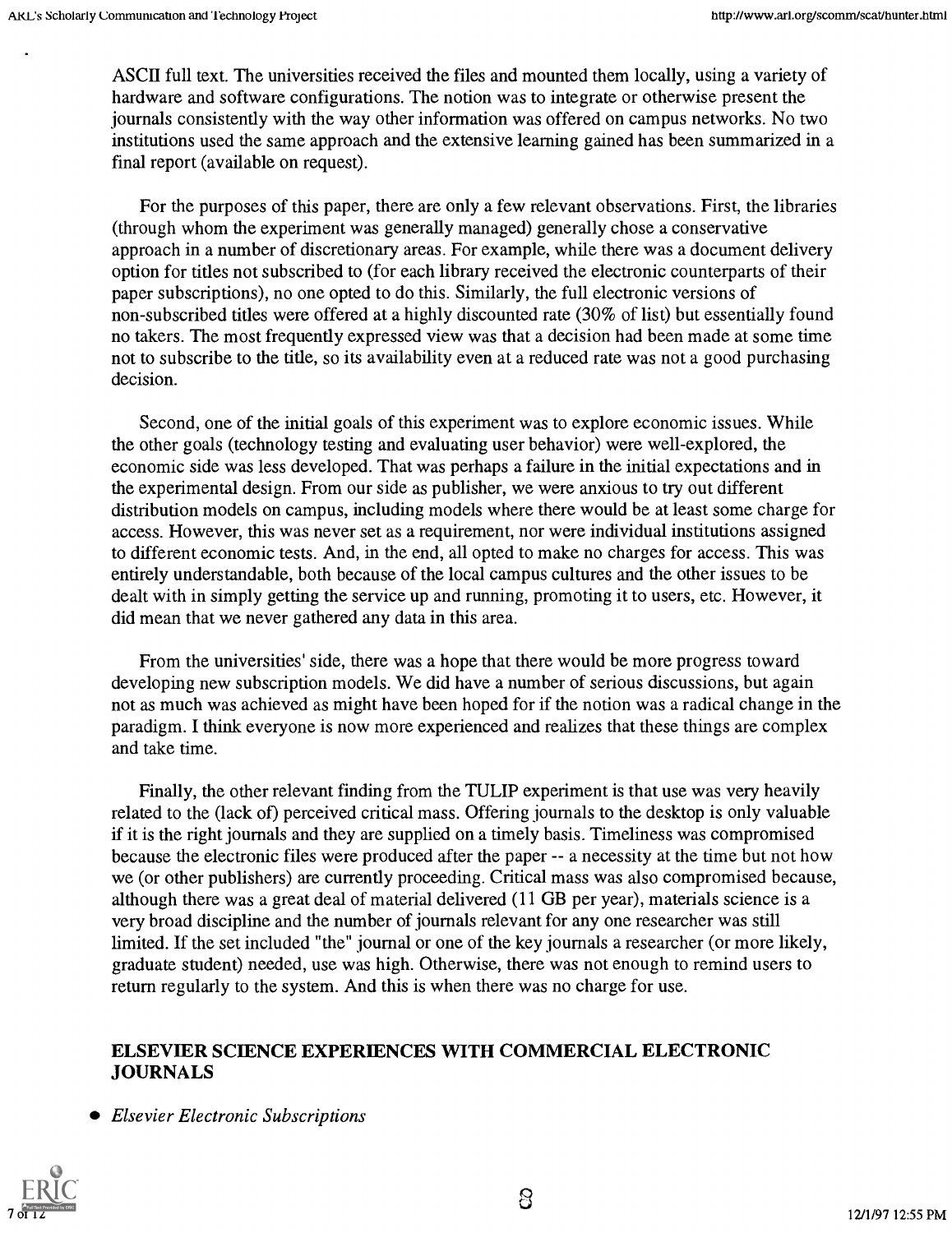The single largest Elsevier program of commercial electronic delivery is the Elsevier Electronic Subscriptions (EES) program. This is the commercial extension of the TULIP program to all 1,100 Elsevier primary and review journals. The licensing negotiations are exclusively with institutions, which receive the journal files and mount them on their local network. The license gives the library unlimited use of the files within their authorized user community. As far as we are aware, academic libraries are not charging their patrons for their use of the files, so there is no data relating user acceptance to price. At least one corporate library charges use back to departments, but this is consistent with its practice for all of its services and has not affected use as far as is known.

If you broaden "user" to include the paying institution, as discussed above, then there is clearly a relation between pricing and "user" acceptance. If we can't reach an agreement on price in license negotiations, there is no deal. And it is a negotiation. The desire from the libraries is often for price predictability over a multi-year period. Because prices are subject to both annual price increases and the fluctuation of the dollar, there can be dramatic changes from year to year. For many institutions, the deal is much more "acceptable" if these increases are fixed in advance.

The absolute price is also, of course, an issue. There is little money available and pricing of electronic products at a high price will result in a reluctant end to discussions. Discussions are both easier and more complicated with consortia. It is easier to make the deal a winning situation for the members of the consortium (with virtually all members getting access to some titles which they had previously not had), but it is more complicated because of the number of parties who have to sign off on the transaction.

Finally, for a product such as EES, the total cost to the subscribing institution goes beyond what is paid to Elsevier as publisher. There is the cost of the hardware and software to store and run the system locally, the staff needed to update and maintain the system, local marketing and training time, etc. It is part of the sales process on the Elsevier side to explain these costs to the subscribing institution, as it is not in our interest or theirs underestimate the necessary effort, only to have it become clear during implementation. To date, our library customers have appreciated that approach.

#### • Immunology Today Online (ITO)

Immunology Today is one of the world's leading review journals, with an ISI impact factor of over 24. It is a monthly magazine-like title, with a wide individual and institutional subscription base. (The Elsevier review magazines are the exception to the rule in having significant individual subscriptions.) In 1994 its publishing staff decided it was a good title to launch also in an electronic version. They worked with OCLC to make it a part of the OCLC Electronic Journals Online collection, initially offered via proprietary Guidon software and launched in January, 1995.

As with other journals then and now making their initial online appearance, the first period of use was without charge. A testbed developed of about 5.0% of the individual subscribers to the paper version and 3.0% of the library subscribers. In time, there was a conversion to paid subscriptions, with the price for the combined paper and electronic personal subscriptions being  $125\%$  of the paper price. (You did not have to have both paper and electronic -- but only 3 people chose to take electronic only.) At the time OCLC ended the service at the end of 1996

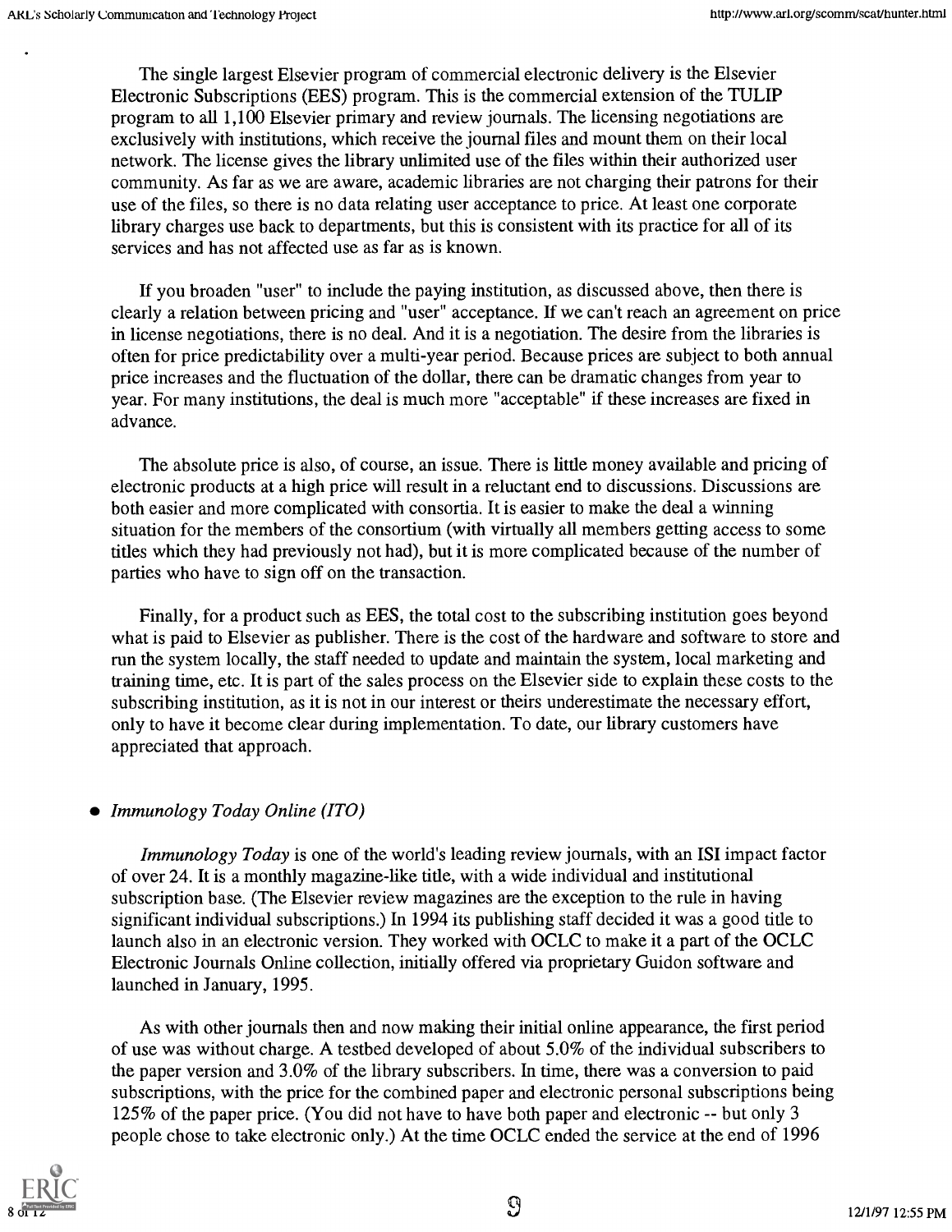and we began the process of moving subscribers to a similar Web version of our own, the paid subscription level for individuals was up to about 7.0% of the individual subscribers and 0.3% of the institutional subscribers.

The poor take-up by libraries was not really a surprise. At the beginning, libraries did not know how to evaluate or offer to patrons a single electronic journal subscription, as opposed to a database of journals. (There is a steady improvement in this area, provoked in part by the journals -- notably The Journal of Biological Chemistry or JBC -- offered via High Wire Press.) How do you let people know it is available? How and where is it available? And is a review journal -- even a very popular review journal -- the place to start? It apparently seemed like more trouble than it was worth to many librarians.

In talking with the individual subscribers -- and those who did not subscribe -- it was clear that price was not a significant factor in their decisions. The functionality of the electronic version was the selling point. It has features which are not in the paper and is, of course, fully searchable. That means the value was in part in efficiency -- the ease with which one found that article that you recalled reading six months ago but don't remember the author or precise month or search for information on a topic newly of interest. The electronic version is a complement to the paper, not a substitute. For those who chose not to subscribe, either they were deterred by the initial OCLC software (which had its problems) and may now be lured back via our Web version or they have not yet seen a value which will add to their satisfaction with paper. But it has not been a question of price.

# Journal of the American College of Cardiology

This project was somewhat different. This flagship journal is owned by a major society and has been published by Elsevier Science since its beginning in the early 1980s. In 1995, in consultation with the society Elsevier developed a CD-ROM version. The electronic design style, interface and access tools -- is quite good. The cost of the CD-ROM is relatively low (\$295 for institutions, substantially less for members) and it includes not only the journal, but also five years of JACC abstracts, the abstracts from the annual meeting and one year (6 issues) of another publication entitled ACC Current Reviews.

But it has sold only modestly well. Libraries, again, resist CD-ROMs for individual journals (as opposed to journal collections). And the doctors have not found it a compelling purchase. Is it price per se? Or is it the notion of paying anything more, when the paper journal comes bundled as part of the membership dues? Or is there simply no set of well-defined benefits? Clearly, the perceived value to the user is not sufficient to cause many to reach for a credit card.

#### GeneCOMBIS, Earth and Planetary Sciences Online, etc.

I mentioned above that for some paper journals we have personal rates for individuals at subscribing institutions. This model has been extended to Web products related to those paper journals. I mentioned above the journal Gene. In addition to the basic journal, Gene, we publish an electronic section called GeneCOMBIS (for Computing for Molecular Biology Information Service), which is an electronic-first publication devoted to the computing problems that arise in molecular biology. It publishes its own new papers. The papers are also published in hard copy, but the electronic version includes hypertext links to programs, datasets, genetics databases and

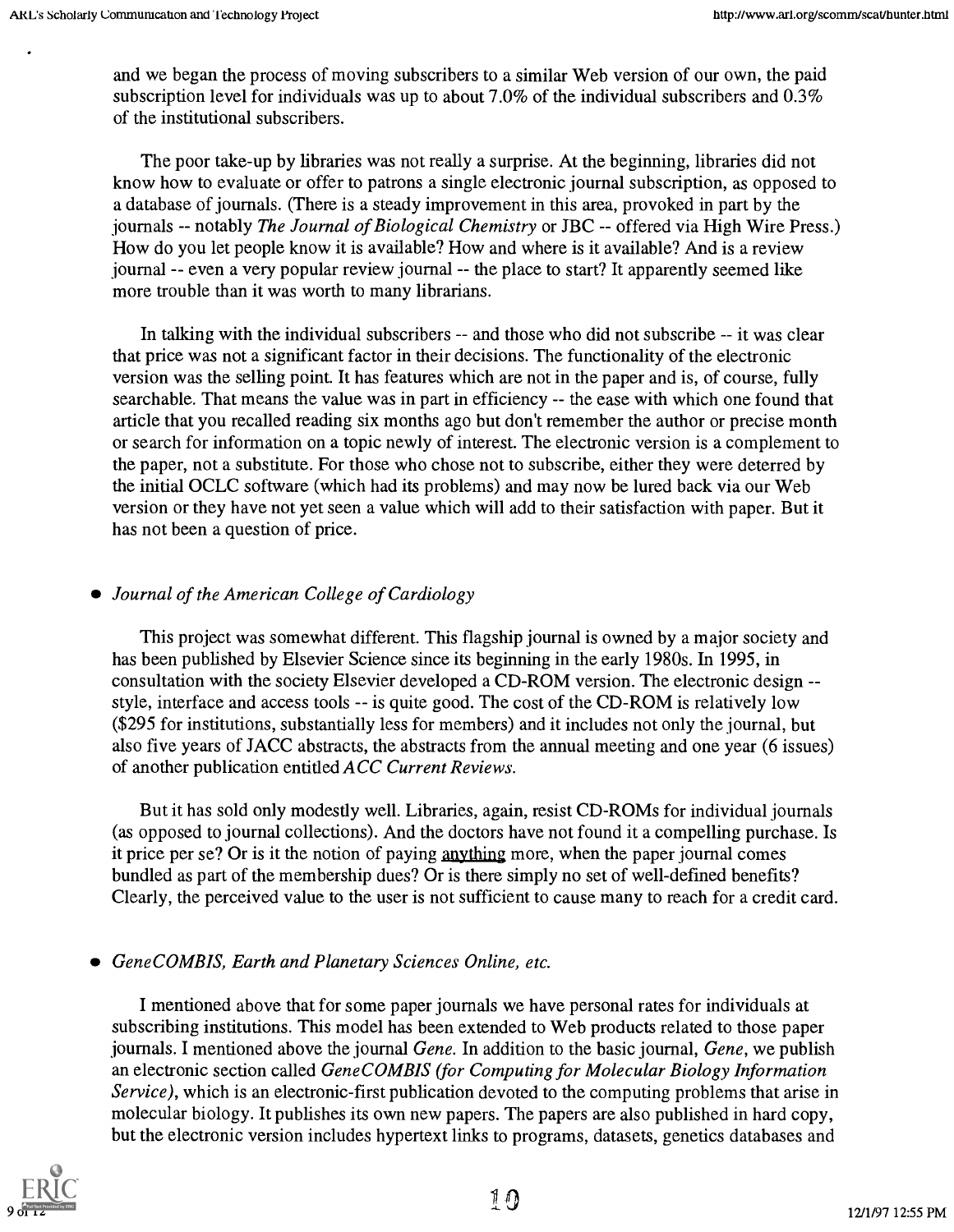other software objects. GeneCOMBIS is sold to individuals for \$75 per year, but only to those individuals whose institutions subscribe to Gene.

The same model is repeated with the electronic version of a leading earth sciences journal, Earth and Planetary Sciences Letters. The affiliated rate for the electronic version has been introduced in 1997, with a nominal list price of \$90 and a 1/2 price offer for 1997 of \$45. This provides online access to the journal and to extra material such as datasets for individuals affiliated with subscribing institutions.

It is too early to know whether this model will work. There certainly has been interest. In the case of GeneCOMBIS, ultimately its success will depend on the quality and volume of the papers it attracts. With EPSL Online, it will be the perceived value of the electronic version and its added information. In neither case is it expected that price will have a significant effect on subscriptions. What is more likely to happen is pressure to extend the subscriptions to individuals working outside institutions, which have the underlying paper subscriptions.

# EXPERIENCES OF OTHERS

It is perhaps useful to note also some of the experiences of other publishers.

• Red Sage experiment

This experiment started in 1992 and ran through 1996. It was initially started by Springer-Verlag, the University of California at San Francisco and AT&T Bell Labs. Ultimately, several other publishers joined in and there were over 70 biomedical journals being delivered to the desktops of medical students and faculty at UCSF. As with TULIP, the experiment proved much harder to implement than had been originally hoped for. To the best of my knowledge, there were no user charges, so no data on the interplay of price and user acceptance. But what is notable is that there was greater critical mass of user-preferred titles among the Red Sage titles and, as a result, usage was very high. The horse will drink if brought to the right water.

#### • Society CD-ROM options

A second anecdote comes from discussions last year with a member of the staff of the American Institute of Physics. At least one of their affiliated member societies decided to offer members an option to receive their member subscriptions on CD-ROM rather than in paper, at the same price  $(i.e.,$  the amount allocated from their member dues). The numbers I recall are that over 1,500 members of the society took the option, finding that a more attractive alternative. One suspects that had they tried to sell the CD-ROM on top of the cost of the basic subscription, there would have been few takers. However, in this case if you ignored the initial investment to develop the CD, it saved the society money as well, as it was cheaper on the incremental cost basis to make and ship the CDs rather than print and mail the paper. In this case, the economics favored everyone.

# • BioMedNet

The final observation relates to an electronic service that started last year called

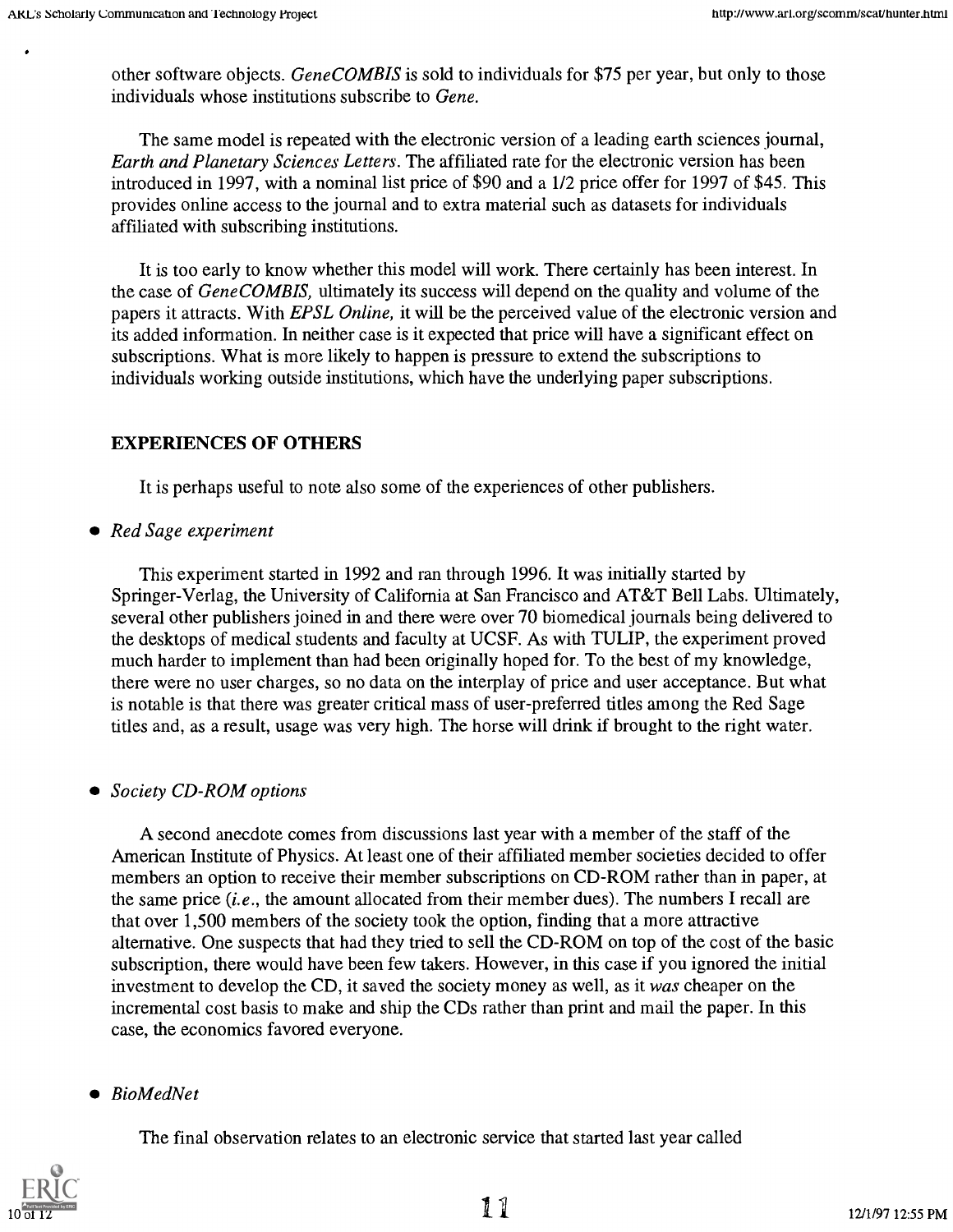BioMedNet. It is a "club" for life scientists, offering some full text journals, Medline, classified ads (the most frequently used service), marketplace features, news and other items. To date, membership is free. There are over 55,000 members and another 1000+ coming in each week. The site is totally underwritten at the moment by its investors, with an expectation of charging for membership at some later date but with the plan that principal revenues will come from advertising and a share of marketplace transactions. The observation here is that while the membership is growing steadily, usage is not yet high per registered member. There is a core of heavy users, but it is rather small (2-3%). So, again, behavior and acceptance is not a function of price but of perceived value. Is it worth my time to visit the site?

#### PEAK: THE NEXT EXPERIMENT

As was mentioned above, the aspect of the TULIP experiment that produced the least data was the economic evaluation. One of the TULIP partners was the University of Michigan, which is now also an Elsevier Electronic Subscription subscriber for all Elsevier journal titles. As part of our discussions with Michigan, we agreed to further controlled experimentation in pricing. Jeffrey MacKie-Mason, an Assoc iate Professor of Economics and Information, has designed the experiment at the University of Michigan. MacKie-Mason is also the Project Director for the economic aspects of the experiment.

This pricing field trial is called "Pricing Electronic Access to Knowledge" (PEAK). Michigan will create a variety of access models and administer a pricing system. The University will apply these models to other institutions, which will be serviced from Michigan acting as the host facility. Some will purchase access on a more or less standard subscription model. Others will buy a generalized or virtual subscription, which allows for prepaid access to a set of N articles, where the articles can be selected from across the database. Finally, a third group will acquire articles strictly on a transactional basis. Careful thought has, of course, gone into the relationship among the unit prices under these three schemes, the absolute level of the prices and the relationship between the pricing, concepts of value and the publishers' need for a return.

The experiment should begin in the summer of 1997 and run at least through 1998. We are all looking forward to the results of this research.

#### IN CONCLUSION

Journal publishers have relatively little experience with offering electronic full text to end users for a fee. Most new Web products either are free or have a free introductory period. Many are now in the process of starting to charge (Science, for example, instituted its first subscription fees as of January, 1997, and will only sell electronic subscriptions to paper personal subscribers). However, it is already clear that a price that is perceived as fair is a necessary but not sufficient factor in gaining users. Freely available information will not be used if it is not seen as being a productive use of time. Novelty fades quickly. If a Web site or other electronic offering does not offer more (job leads, competitive information, early reporting of research results, discussion forums, simp e convenience of bringing key journals to the desktop), it will not be heavily used. In designing electronic services, publishers have to deal with issues of speed, quality control, comprehensiveness -- and then price. The evaluation of acceptance by the user will be on the total package.

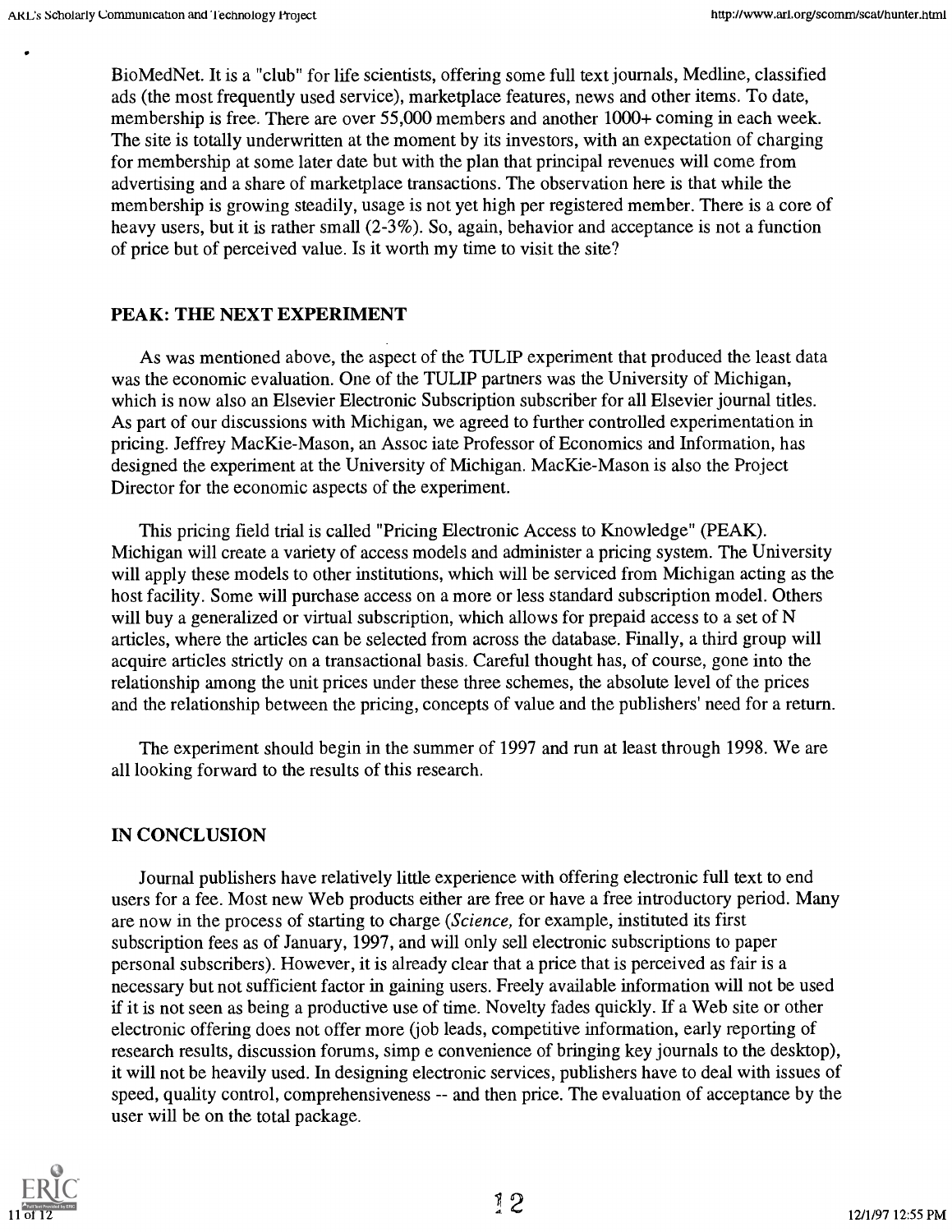#### 1!::: !:

For additional information about the conference, or The Andrew W. Mellon Foundation's scholarly communication initiatives, please contact Richard Ekman. For additional information about ARL or this web site contact Patricia Brennan, ARL Program Officer at (202) 296-2296.

Return to Office of Scholarly Communication Home Page



 $\bullet$ 

ARL Home ARL Scholarly Communication and Technology Home Page.

© Association of Research Libraries, Washington, DC Web Design by Angelo F. Cruz Maintained by ARL Web Administrator Last Modified: August 1, 1997